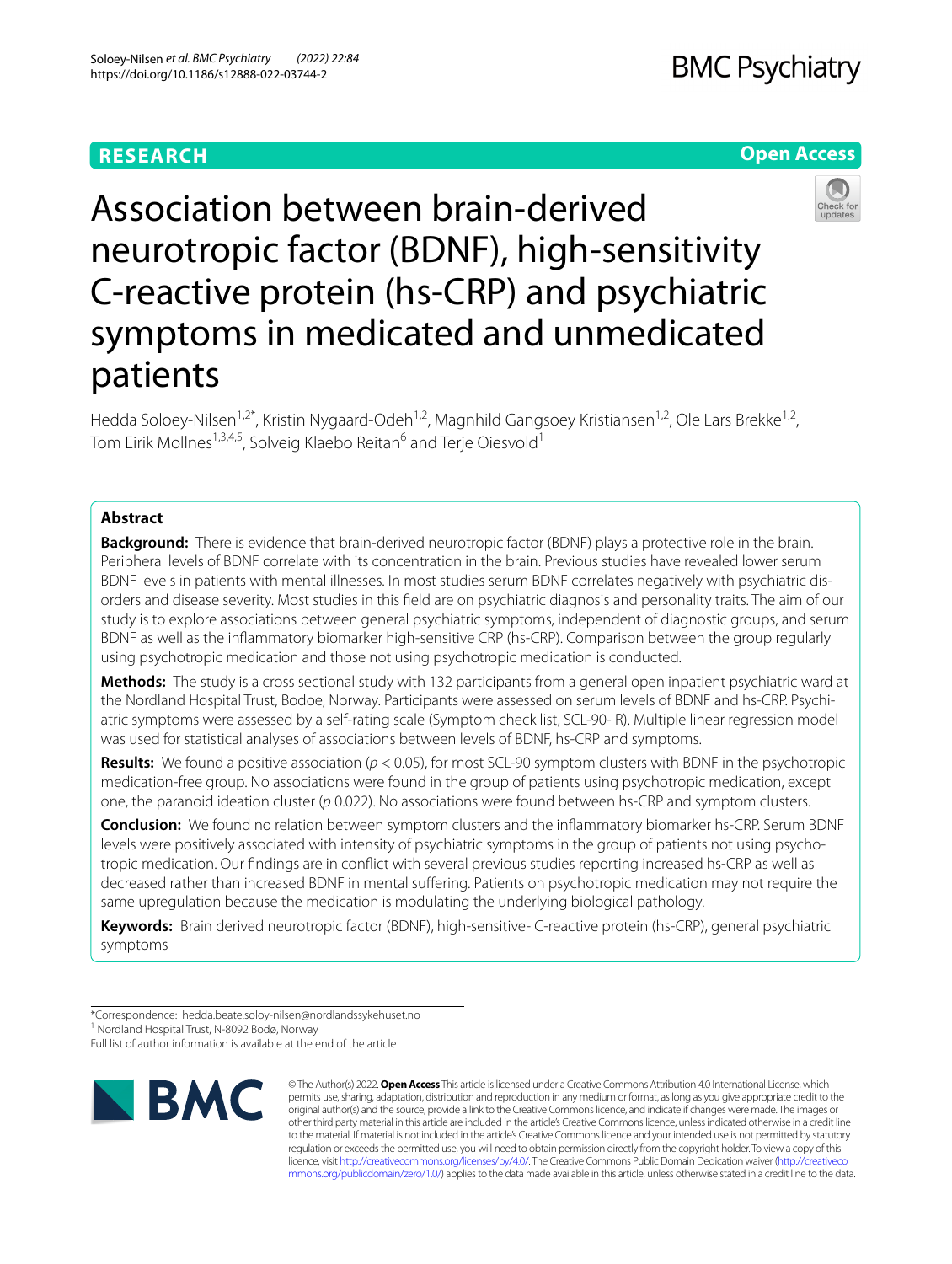## **Introduction**

Identifying the causative and maintaining role of biochemical factors in mental illness may aid in the development of more efective treatment and prevention of mental illness. Brain derived neurotrophic factor (BDNF) is a widely distributed substance in the central nervous system. It plays an important role in the adult brain, regulating neuronal integrity, promoting synaptic plasticity. It also modulates synthesis, metabolism and release of neurotransmitters. Thus, BDNF may be important in the pathology of mental sufering like depression. BDNF crosses the blood brain barrier (BBB) and serum concentrations strongly correlate with brain levels  $[1-4]$  $[1-4]$ .

Animal models demonstrate stress-induced dysregulation of BDNF-expression, especially in response to chronic stress [\[5](#page-6-2)]. In humans, lower serum BDNF levels have been seen in patients with major depressive disorder (MDD), bipolar disorder (BD), schizophrenia, eating disorder, obsessive-compulsive disorder (OCD) and alcohol dependency [[5\]](#page-6-2). In most studies involving MDD, serum BDNF levels correlated negatively with disease severity, and antidepressant treatment increased serum levels of BDNF, as do antipsychotics in schizophrenia  $[6]$  $[6]$ . These fndings could indicate that a low BDNF level refects general mental stress. Some studies found that serum BDNF levels were not infuenced by neither type of psychotropic medication, nor doses. They found no signifcant association between antidepressants and BDNF levels, but recommended follow-up studies in drug-naïve patient [[5\]](#page-6-2). Most studies in this feld are, however, on distinct diagnostic groups or personality traits compared to healthy controls  $[5]$  $[5]$ . These diagnostic groups may include a heterogeneous spectre of symptoms and a specifc role of BDNF in specifc symptoms has not been described.

C-reactive protein (CRP) is a well-known biological marker of systemic infammation. High sensitivity (hs)- CRP is a more sensitive test for subtle infammation, and serum hs-CRP may refect a low-grade systemic infammatory state of various mental disorders [[7\]](#page-6-4)*.* CRP is synthesized in the liver in response to certain pro-infammatory cytokines [\[8\]](#page-6-5).

As the psychiatric diagnostic groups are merely syndromal, with collections of symptoms or signs often seen together, they may not represent one common biological process. The diagnostic groups for mental illnesses are wide and partly unspecifc, masking diferences within the groups [\[9](#page-6-6)]. Also, the observed rate of co-occurrence of symptoms among some general psychiatric disorders is high [\[10](#page-6-7)], and could in part be due to their multi-facto-rial nature [[11\]](#page-6-8). Mental suffering and symptoms may also be grouped into "clusters of symptoms" independent of diagnostic groups. One of the most widely replicated disorders are the mood and anxiety disorders [[12](#page-6-9)].

Studying symptoms in relation to biological markers as possible indicators of disease or symptoms may be crucial to reveal causative relations. There are a few reports on altered levels of biological markers in relation to specifc symptoms rather than diagnostic groups, e.g. hs-CRP and MCP in fatigue [[13](#page-6-10)] and TGF and aggression / agitation [[14\]](#page-6-11), but this feld is not extensively studied. To the best of our knowledge, no studies have so far investigated the relation between psychiatric symptoms in patients with known mental disorders and serum BDNF as well as hs-CRP.

The aim of the present study was to explore the associations between psychiatric symptoms as measured by of SCL-90-R with serum BDNF and hs-CRP levels in a patient sample admitted to open ward inpatient stay for treatment of psychiatric disorders. Also, we wanted to compare the group regularly using psychotropic medication and those not using psychotropic medication.

## **Methods**

## **Participants**

In this cross-sectional study a total of 138 patients were recruited from an open in-patient general psychiatric ward, at the Department of Mental health and Addiction, Nordland Hospital Trust, Bodoe, Norway. Six participants were excluded due to incomplete data sets.

Patients aged 18 years and above were recruited consecutively in the period February 2014 to February 2018. Patients were referred from the hospital's outpatient services and from general practitioners. Patients not giving their consent and not understanding Norwegian language or otherwise unable to give informed consent were excluded. A research nurse informed eligible patients about the study and written informed consent was obtained by a doctor administering the clinical assessments.

#### **Ethics**

The study was approved by the Regional Ethics Committee (notifcation 2015/1809/REK Nord).

### **Data collection and assessment of psychiatric symptoms**

The following data were obtained from patients: Weight, height and smoking habit.

Age and gender were given from person identifcation data. All the patients were assessed by the main investigator (frst author) upon consultation approximately one week after admittance to the ward. At assessment a rating scale for psychiatric symptoms was administered. Symptom check list 90 (SCL-90-R) is a validated 90 item rating scale used in research for monitoring actual symptoms and symptom clusters experienced by the patient during the last week. SCL-90 gives a valid picture of mental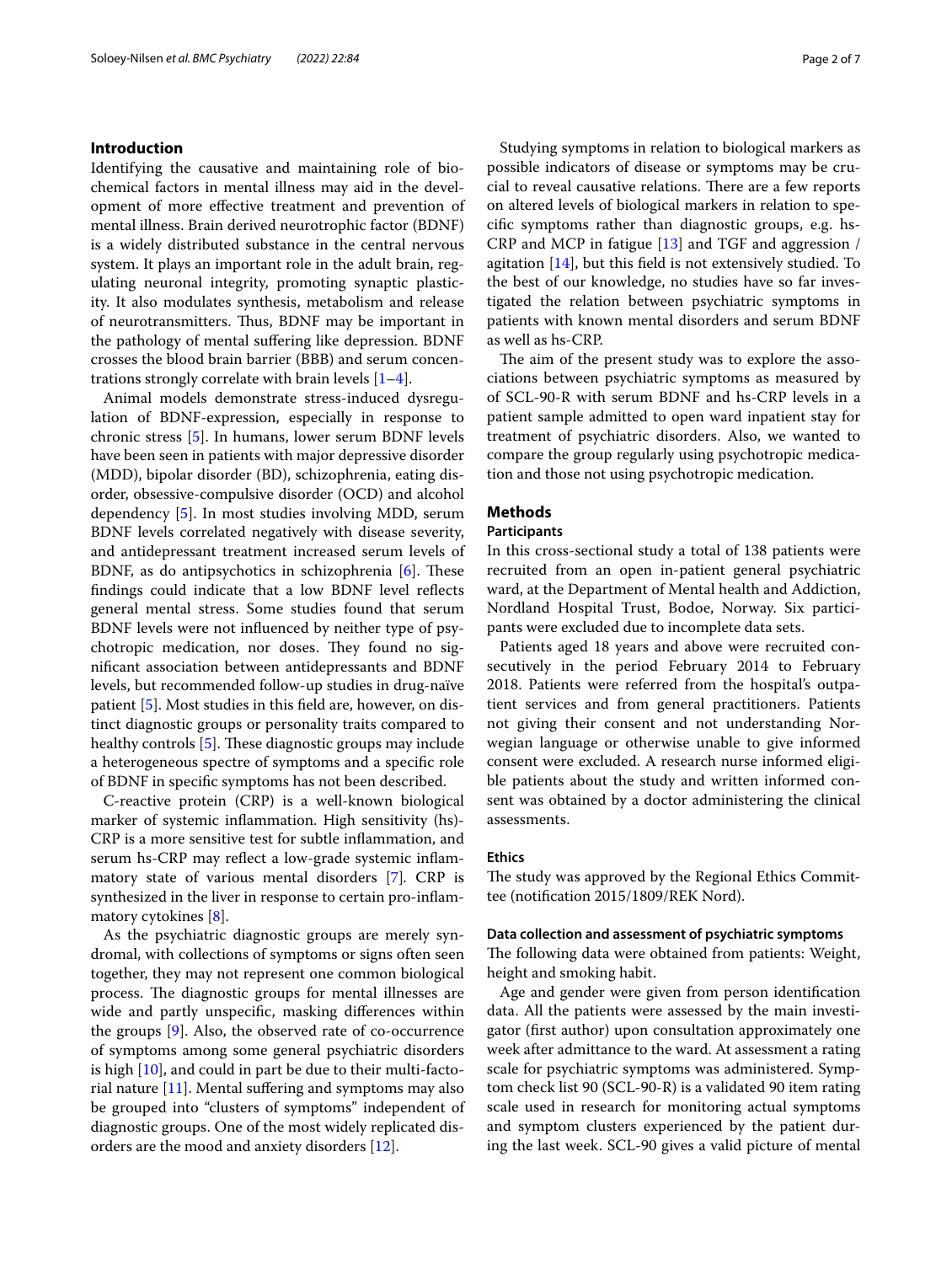suffering, and is also considered a useful tool for measuring psychological status, measuring change in outcome studies, or screening for mental disorders. Each of the 90 items is rated on a fve-point scale, ranging from, not at all  $(0)$  to extremely  $(4)$  [\[15\]](#page-6-12). The 90 single items are often grouped as primary dimensions or clusters: Depression, somatization, obsessive compulsive, interpersonal sensitivity, anxiety, anger hostility, phobic anxiety, paranoid ideation, and psychoticism. All symptom clusters are measured with raw scores in our investigation. Global severity index (GSI) is an index that provide measures of overall psychological distress. We stratifed the sample in two subgroups: Those using psychotropic medication regularly and those not using psychotropic medication.

## **Biological measures**

Blood was withdrawn by trained technicians in the morning the day of assessment between 08:00-10:00 a.m., after approximately 12 hours of fasting and rest and no exercise. Biochemical measures were performed at the Department of Laboratory Medicine, Nordland Hospital Trust. For measurement of serum BDNF, blood was withdrawn in Vacuette gel-tubes, left for 30 minutes on ice before centrifugation for 10 minutes at 2300 x g (3500 rpm). Serum (2 x 1 mL) was stored in Matrix tubes on ice up to 2 hours before freezing at -80° C. Human Free BDNF Quantikine ELISA Kit (R&D Systems, Minneapolis, MN, USA) was used according to the instructions from the manufacturer and performed by trained technicians. hs-CRP in serum was analyzed on a Siemens Prospec nephelometer using CardioPhase® hs-CRP reagents kits from Siemens Healthineers (Erlangen, Germany).

## **Statistical analysis**

Multiple linear regression analysis was performed using serum BDNF and hs-CRP as dependent variables and symptom clusters as well as confounding factors as BMI, smoking, age and sex as independent variables. The sample were split into two subgroups; patient using psychotropic medication regularly and patients not using psychotropic medication. For all analyses the IBM-SPSS version 26.0 was used, and the statistical signifcance was set at *p* < 0.05.

## **Results**

## **Demographics**

The characteristics of participants are presented in Table [1](#page-2-0). Among the 132 patients there were 84 women and 48 men with a mean age of 37 years. Patients were recruited over a 4-year period. A total of 102 patients of the 132 were using psychotropic medication.

|                         | n   | %  |
|-------------------------|-----|----|
| Gender (male)           | 47  | 36 |
| Smoking                 | 60  | 46 |
| Psychotropic medication | 102 | 77 |
| Antidepressant          | 87  | 66 |
| Antipsychotic           | 5   | 4  |
| Other                   | 10  | 8  |
|                         |     |    |

<span id="page-2-0"></span>**Table 1** Characteristics of study participants

| VUIT                                  | $\cdots$            |                   |                   |                 |
|---------------------------------------|---------------------|-------------------|-------------------|-----------------|
|                                       | Min                 | Max               | Mean              | SD              |
| BMI                                   | 15                  | 55                | 28                |                 |
| Age (years)<br>BDNF (pg/ml)<br>hs-CRP | 18<br>13093<br>0.01 | 78<br>50435<br>14 | 37<br>27184<br>27 | 14<br>6253<br>ર |

BDNF: Normal range: 6186-42580 pg/mL. Hs-CRP: Normal range < 4 mg/L. *N* = 132

<span id="page-2-1"></span>**Table 2** Characteristics of study participant with psychotropic medication

|                                       | Min                 | Max               | Mean               | SD              |
|---------------------------------------|---------------------|-------------------|--------------------|-----------------|
| BMI                                   | 16                  | 44                | 28                 | 6               |
| Age (years)<br>BDNF (pg/ml)<br>hs-CRP | 18<br>13093<br>0.00 | 64<br>50434<br>14 | 38<br>27343<br>2.8 | 13<br>6158<br>ζ |

BDNF: Normal range: 6186-42580 pg/mL. Hs-CRP: Normal range < 4 mg/L. *N* = 102

## **Biological measures**

BDNF levels spanned from 13093 to 50434 pg/mL with a mean of 27184 pg/mL. Hs-CRP levels spanned from 0.0 to 77.1 mg/L with a mean of 3.5 mg/L, and median of 1.6 mg/L. When two outliers of hs-CRP  $> 35$  mg/L were removed the median was reduced to 1.5 and the mean to 2.7 mg/L, Table [1](#page-2-0).

#### **Psychotropic medication**

Fourteen out of the 102 patients using regular psychotropic medication used a combination of either antidepressive medication and benzodiazepines/ Z-hypnotics or antidepressive medication and antipsychotic medication. 8 patients used a combination of antidepressive medication and benzodiazepines/ Z-hypnotics, and 6 used the combination of antidepressive and antipsychotic medication.

Since this is an inpatient ward for patients with depression and anxiety disorders and not for patients with psychotic disorders, we presume that the use of antipsychotic medication is off- label use to improve sleep and reduce agitation. Characteristics of study participants in the two diferent groups are presented in Tables [2](#page-2-1) and [3.](#page-3-0)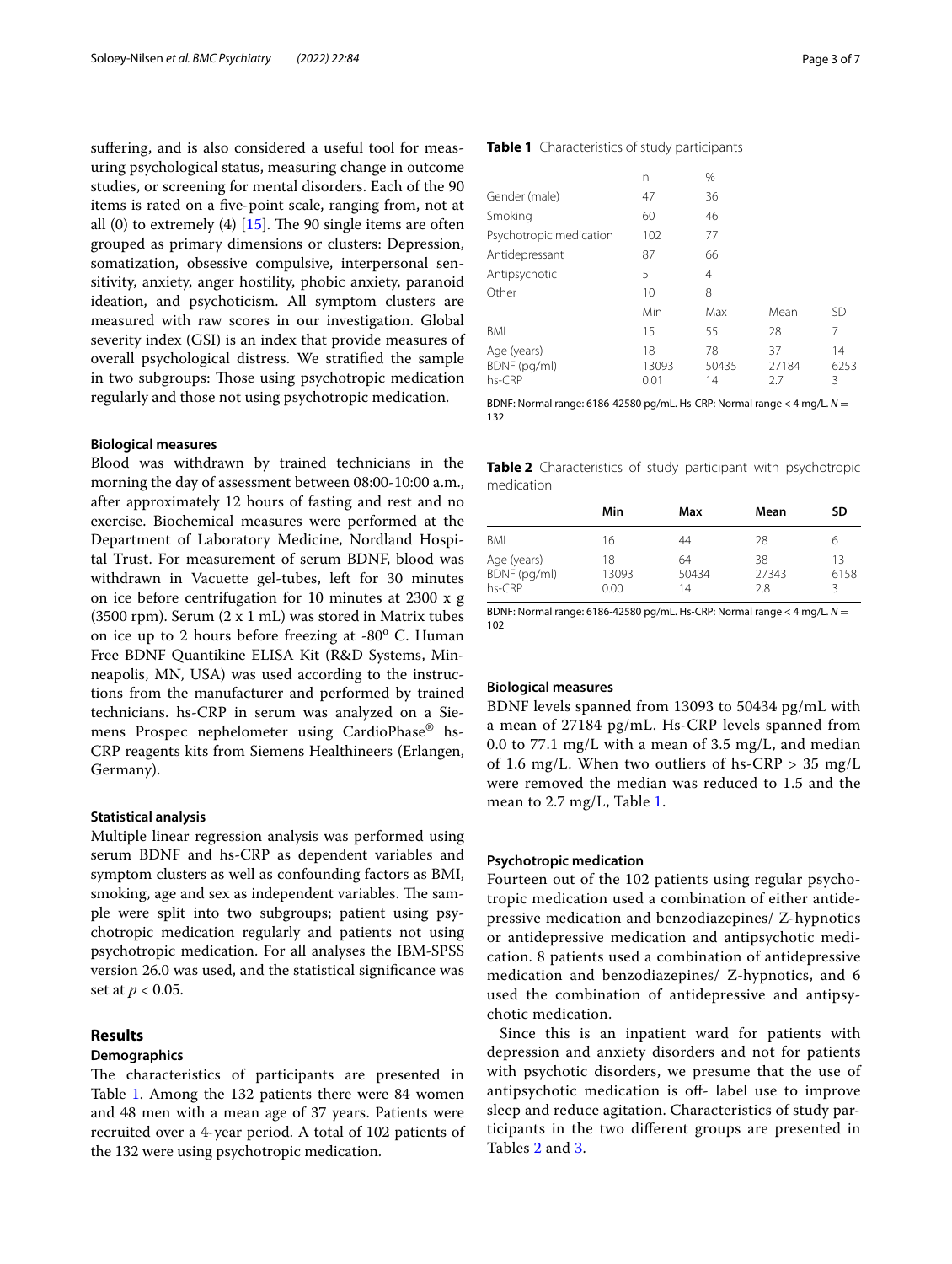<span id="page-3-0"></span>**Table 3** Characteristics of study participant without psychotropic medication

|                                         | Min                | Max               | Mean        | SD         |
|-----------------------------------------|--------------------|-------------------|-------------|------------|
| <b>BMI</b>                              | 15                 | 55                | 29          | 10         |
| Age (years)<br>BDNF (pg/ml)<br>$hs-CRP$ | 20<br>14004<br>0.0 | 78<br>42740<br>15 | 34<br>26647 | 14<br>6643 |

BDNF: Normal range: 6186-42580 pg/mL. Hs-CRP: Normal range < 4 mg/L. *N* = 30

<span id="page-3-1"></span>**Table 4** Range of symptom clusters, raw-scores from SCL-90-R

<span id="page-3-2"></span>**Table 5** Multiple linear regression analysis of BDNF and symptom clusters from group with no psychotropic medication

|                           | Coefficient | $P$ -value* | 95% CI             |
|---------------------------|-------------|-------------|--------------------|
| Depression                | 0.4         | 0.032       | $(115.8 - 490.3)$  |
| Somatization              | 0.4         | 0.028       | $(49.4 - 504.1)$   |
| Anxiety                   | 0.6         | 0.004       | $(157.7 - 641.8)$  |
| Phobic anxiety            | 0.4         | 0.035       | $(151.7 - 770.9)$  |
| Paranoid ideation         | 0.3         | 0.175       | $(82.8 - 872.2)$   |
| Anger hostility           | 0.4         | 0.066       | $(110.8 - 1410.8)$ |
| Psychotisism              | 0.5         | 0.031       | $(163.2 - 764.7)$  |
| Obsessive compulsive      | 0.3         | 0.073       | $(126.9 - 658.3)$  |
| Interpersonal sensitivity | 0.4         | 0.025       | $(161.1 - 710.8)$  |
| Global severity index     | 0.5         | 0.008       | (298.9-1123.9)     |

\*Adjusted for age, gender, smoking and BMI. BDNF dependent variable, symptom clusters independent variables

|                           | N <sup>a</sup> | Mean | Minimum | Maximum |
|---------------------------|----------------|------|---------|---------|
| Depression                | 125            | 27   | 0       | 46      |
| Somatization              | 125            | 19   | 0       | 46      |
| Anxiety cluster           | 126            | 17   | 0       | 37      |
| Phobic anxiety            | 120            | 10   | 0       | 25      |
| Paranoid ideation         | 122            | 7    | 0       | 20      |
| Anger hostility           | 128            | 4    | 0       | 21      |
| Psychotisism              | 127            | 9    | 0       | 30      |
| Obsessive compulsive      | 126            | 20   | 0       | 38      |
| Interpersonal sensitivity | 126            | 16   | 0       | 35      |
| Global severity index     | 127            | 12   | Ω       | 22      |
|                           |                |      |         |         |

<sup>a</sup> Valid N 95, cases excluded listwise. Cases included in the analysis only if they have full data on all of the variables listed

## **Psychometrics**

Our participants had highest scores on depression, obsessive- compulsive, somatization, and anxiety symptom clusters in SCL-90, Table [4.](#page-3-1)

## **Multiple linear regression analysis**

BDNF as well as hs-CRP were set as dependent variables and symptom clusters and confounding factors as predictors. We used split fle for psychotropic medication and analysed in two subgroups; with or without psychotropic medication. In the regression analysis no co-linearity problem was detected, also evaluated with residual analysis.

In the subgroup of patients not using psychotropic medication, signifcantly higher BDNF was seen for all SCL-90 symptom clusters apart from anger-hostility, obsessive-compulsive and paranoid ideation. The results remained signifcant when adjusting for age, gender, smoking and BMI, Table [5](#page-3-2).

In the subgroup of patients using psychotropic medication the paranoid ideation cluster was the only symptom cluster associated with BDNF. The association was negative, adjusted for age, gender, smoking and BMI, table [6.](#page-3-3)

<span id="page-3-3"></span>**Table 6** Multiple linear regression analysis of BDNF and symptom clusters from group with psychotropic medication

|                           | Coefficient | $P-value*$ | 95% CI             |
|---------------------------|-------------|------------|--------------------|
| Depression                | $-0.03$     | 0.750      | $(-136.1 - 100.4)$ |
| Somatization              | $-0.10$     | 0.357      | $(-163.2 - 63.6)$  |
| Anxiety                   | $-0.17$     | 0.091      | $(-298.8 - -0.9)$  |
| Phobic anxiety            | $-0.15$     | 0.161      | $(-320.2 - 42.7)$  |
| Paranoid ideation         | $-0.25$     | 0.022      | $(-579.7 - 39.2)$  |
| Anger hostility           | $-0.15$     | 0.109      | $(-683.3 - 22.2)$  |
| Psychotisism              | $-0.17$     | 0.088      | $(-418.9-9.8)$     |
| Obsessive compulsive      | $-0.17$     | 0.094      | $(-281 - 16.8)$    |
| Interpersonal sensitivity | $-0.16$     | 0.124      | $(-298.9 - 4.8)$   |
| Global severity index     | $-0.18$     | 0.081      | $(-467.0 - 77.6)$  |
|                           |             |            |                    |

\*Adjusted for age, gender, smoking and BMI. Hs-CRP dependent variable, symptom clusters independent variables

For hs-CRP no associations with symptom clusters were seen in either group, adjusted for age, gender, smoking and BMI, Tables [7](#page-4-0) and [8](#page-4-1).

## **Discussion**

Among patients not using psychotropic medications, signifcant positive associations were seen between BDNF and most symptom clusters; depression, somatization, interpersonal sensitivity, anxiety, phobic anxiety, and psychoticism, as well as a global severity index were found. The finding was consistent after correcting for confounders. For the patient group taking psychotropic medication an association between BDNF and symptom clusters was seen only for the paranoid ideation cluster. We did not fnd any association between hs-CRP and the diferent symptom clusters.

BDNF is suggested as a biomarker in mental disorders [[16\]](#page-6-13). For the unmedicated patient group we found a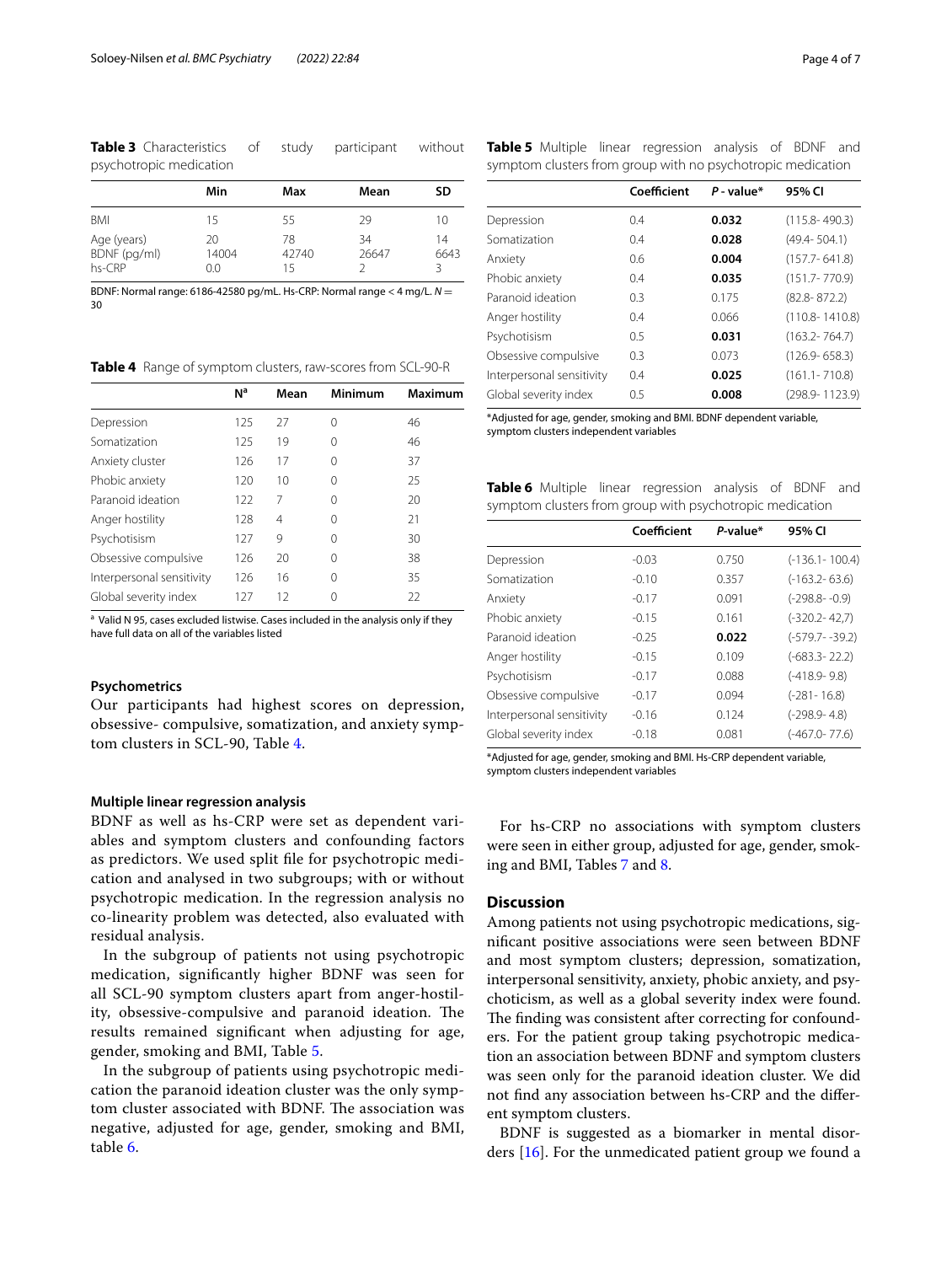<span id="page-4-0"></span>**Table 7** Multiple linear regression analysis of hs-CRP and symptom clusters from group with no psychotropic medication

|                           | Coefficient | P-value* | 95% CI        |
|---------------------------|-------------|----------|---------------|
| Depression                | 0.1         | 0.724    | $-0.05 - 3.9$ |
| Somatization              | 0.1         | 0.726    | $-0.1 - 0.1$  |
| Anxiety                   | $-0.1$      | 0.639    | $-0.1 - 0.1$  |
| Phobic anxiety            | 0.4         | 0.058    | $-0.2 - 0.2$  |
| Paranoid ideation         | 0.3         | 0.275    | $-0.1 - 0.3$  |
| Anger hostility           | 0.2         | 0.314    | $-0.2 - 0.4$  |
| Psychotisism              | 0.2         | 0.390    | $-0.1 - 0.2$  |
| Obsessive compulsive      | $-0.2$      | 0.920    | $-0.1 - 0.2$  |
| Interpersonal sensitivity | 0.3         | 0.192    | $-0.1 - 0.2$  |
| Global severity index     | 0.2         | 0.272    | $-0.2 - 0.2$  |

\*Adjusted for age, gender, smoking and BMI. Hs-CRP dependent variable, symptom clusters independent variables

<span id="page-4-1"></span>**Table 8** Multiple linear regression analysis of hs-CRP and symptom clusters from group with psychotropic medication

|                           | Coefficient | P-value* | 95% CI       |
|---------------------------|-------------|----------|--------------|
| Depression                | $-0.03$     | 0.752    | $-0.5 - 0.1$ |
| Somatization              | 0.02        | 0.863    | $-0.3 - 0.1$ |
| Anxiety                   | 0.09        | 0.396    | $-0.0 - 0.1$ |
| Phobic -anxiety           | $-0.12$     | 0.288    | $-0.1 - 0.1$ |
| Paranoid ideation         | $-0.18$     | 0.101    | $-0.1 - 0.1$ |
| Anger hostility           | $-0.06$     | 0.595    | $-0.1 - 0.2$ |
| Psychotisism              | $-0.08$     | 0.445    | $0.1 - 0.2$  |
| Obsessive compulsive      | $-0.17$     | 0.100    | $-0.1 - 0.1$ |
| Interpersonal sensitivity | $-0.13$     | 0.211    | $-0.1 - 0.1$ |
| Global severity index     | $-0.04$     | 0.720    | $-0.1 - 0.2$ |

\* Adjusted for age, gender, smoking and BMI. Hs-CRP dependent variable, symptom clusters independent variables

positive association between level of BDNF and intensity of symptoms in several SCL-90 clusters. In line with our fndings a recent study reported higher levels of BDNF in bipolar disorder, where higher levels of BDNF were associated with longer illness duration [\[17](#page-6-14)]. Some studies found signifcant positive association of BDNF with negative symptoms in schizophrenia and it has been suggested that the increased level of BDNF represents a compensatory response to the underlying neuropathology in the brain regions implicated [[18\]](#page-6-15)*.* Our fndings also are in keeping with the fndings of Kheirouri et al. [[19\]](#page-6-16) in patients with major depressive disorder (MDD).

However, most previous studies report a negative association between mental suffering and level of BDNF. This negative association is reported to reverse with successful treatment [\[5](#page-6-2)]*.* Some studies did not fnd any efect of medication on level on BDNF for depression symptom scores [\[16,](#page-6-13) [20\]](#page-6-17). For example, in one study olanzapine

showed no alteration of BDNF after 8 weeks of treatment [[21\]](#page-6-18). In another study BDNF was associated with specifc personality traits and psychological job stress in Japanese employees [\[22](#page-6-19)]. In conclusion, results concerning BDNF levels in mental sufering are so far inconsistent. We speculate that our fndings of signifcant positive associations between BDNF and most symptom clusters in non-medicated patients including depression, somatization, anxiety and psychoticism may be explained through the involvement of BDNF in the hypothalamicpituitary-adrenal (HPA) axis in depression: The psychological stress of depression, causes an upregulated level of BDNF that in turn causes an increase in corticotrophinreleasing hormone leading to glucocorticoid release [\[19](#page-6-16)]. The findings however need to be repeated.

We did not fnd any association between increased symptoms and decreased BDNF in the group not taking medication, and only for one symptom cluster, Paranoid ideation, in the medication group. Evaluating this it is important to remember that at the time of assessment patients are expected to be improving from their mental sufering. One explanation may be that the body and brain conduct self-repair and compensates by upregulating BDNF. The group of patients using psychotropic medication did not show this upregulation despite the same symptom burden as reported by SCL-90-R.

We did not fnd any signifcant association between symptom clusters and hs-CRP when adjusted for confounding factors. Other studies have found that hs-CRP is related to severity of depressive symptoms [\[23](#page-6-20)]. Increased hs-CRP has been reported in patients with fbromyalgia and chronic fatigue syndrome [\[13](#page-6-10)] as well as in depression and anxiety [[24\]](#page-6-21). We do not have a group of healthy controls and thus cannot claim that our patients actually have increased hs-CRP, but a mean level 2.7 still represent moderately increased risk of cardiovascular disease (low risk cut of  $f < 1$  mg/L).

Overall, we could not reproduce the fndings from other studies in hs-CRP, and the fndings on BDNF may seem in confict with previous reports. Factors contributing to inconsistency in this feld may be variations in methodology, symptom severity, medication, measure used to diagnose and size and ethnicity of the sample [[25\]](#page-6-22). Previous studies have demonstrated associations between serum BDNF and lifestyle factors as smoking, BMI and physical activity [[26](#page-6-23)], as well use of psychotropic medication [[5\]](#page-6-2). It is also known that age and gender can afect the BDNF level. A higher BDNF serum level is associated with increasing age, residence in high degree of urbancy and smoking [\[25](#page-6-22)].

There are several limitations to the study. Information on symptoms, smoking, weight and height in our study were obtained from the self-report questionnaire with a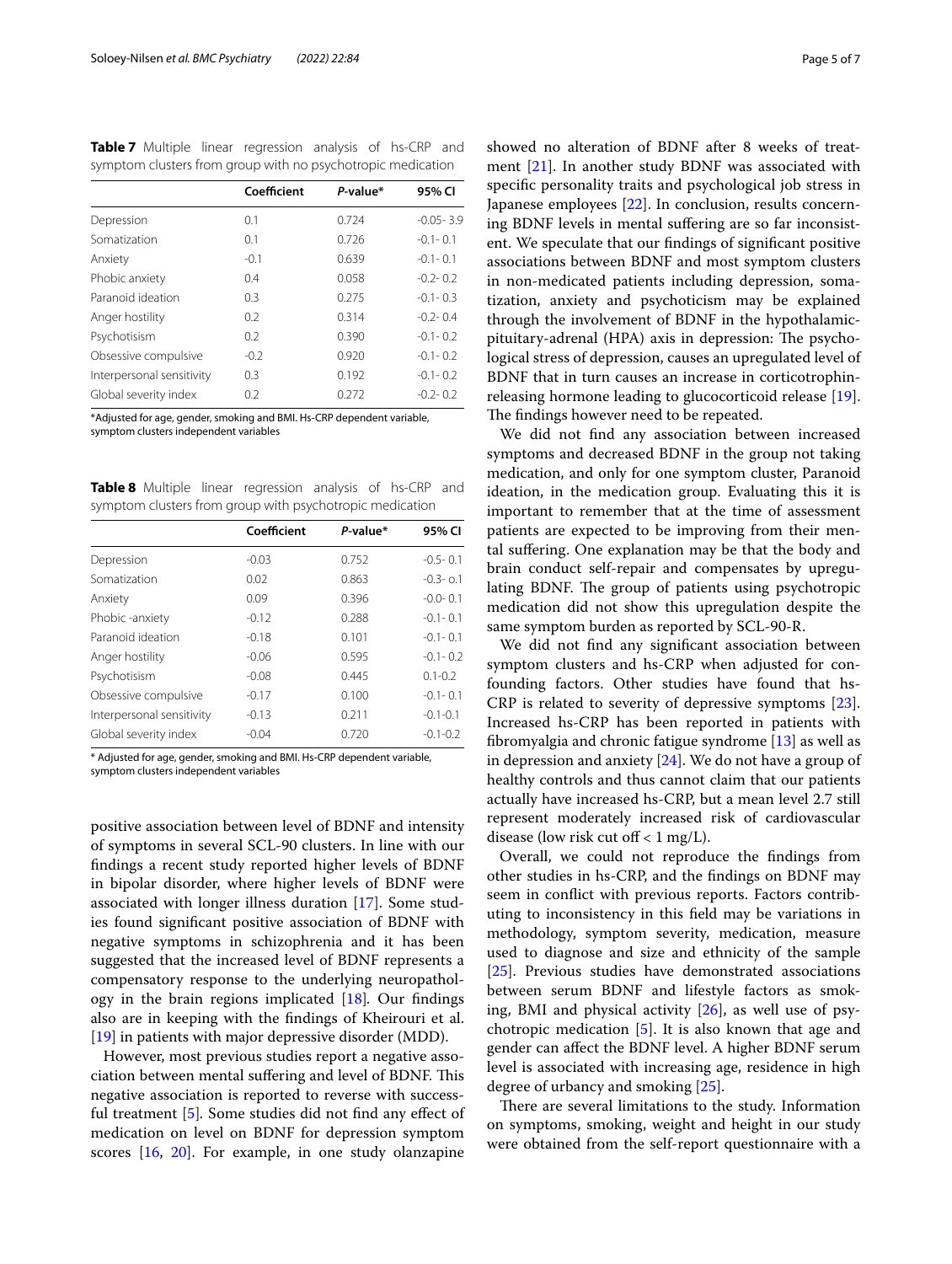risk of biased reporting. The sample size is small, especially regarding the subgroup with no use of psychotropic medication. However, other similar studies published in this field report smaller numbers  $(n < 100)$  [\[16](#page-6-13), [19,](#page-6-16) [25](#page-6-22)]. Our aim was to search for association between BDNF and mental sufering in the two groups; with or without psychotropic medication. We did not study BDNF in relation to diagnoses or symptoms compared to a healthy control group, and this is a main limitation. However, we are still able to compare general mental sufering with BDNF and hs-CRP adjusting for the known confounding factors. We do not use psychiatric diagnostic groups in this study, thus we cannot relate the fndings directly to other studies based on diagnostic groups. Also, this is a cross sectional natural study. Patients were not randomised to either medication or non-medication. Furthermore, as mentioned they were not acutely ill. Another limitation might be that presence of other physical illnesses were not considered.

One main originality of our study is the focus on symptoms and symptom clusters rather than diagnostic groups. Another original factor in our study is that the data were sampled roughly 7 days after admittance to reduce potential stress achieved by the admittance itself for the patients and thereby to reduce any possible stress-induced alterations in the biological markers. During these 7 days patients will also have been exposed to care, safety, professional milieu therapy, psychotherapy, often improved sleep and nutrition. All of which could contribute to reduce the possible stress of admittance to the inpatient setting. Also, the focus on a general open ward inpatient group may add information to the feld regarding efect of diferent degrees of illness compared to patient groups in other studies.

There also are several general strengths. We adjusted for smoking, weight and height as well as use of psychotropic medication. Regarding biological measures, serum was sampled after rest and fasting in the morning to avoid efects of diurnal variation. As serum BDNF levels have been shown to be signifcantly lower if blood is drawn in the afternoon and diurnal variations of BDNF plasma levels are known [\[26](#page-6-23)] we sampled sera fasting in the morning, and without previous exercise. Furthermore, the laboratory used a standardized protocol for analysis and with an experienced technician performing the analysis.

## **Conclusion**

Our fndings revealed that contrary to most previous reports, serum BDNF levels were positively associated with several psychiatric symptoms in the group of patients not using psychotropic medication. This was not seen in the group on psychotropic medication.

We speculate that the group of patients not using psychotropic medication depict more biological alteration than those on medication, and that upregulation of BDNF has occurred in the medication free group. Patients using psychotropic medication are probably not in need of the same upregulation because the medication are modulating the underlying biological pathology, but this needs further investigation.

Hs-CRP had a mean level of 2.7 mg/L which may represent a moderately increased risk of cardiovascular disease [\[27](#page-6-24)], but no associations were found to the symptom clusters. This is in line with the findings in other studies that increased hs-CRP is not specifc for a certain symptom cluster, but rather related to mental sufering and cardiovascular risk in general.

The major contribution of the present study is the use of symptoms rather than diagnosis, the integration of confounding factors, and standardized analysis of serum BDNF. To our knowledge this is the only report on the relationship between psychiatric symptoms, BDNF and hs-CRP in two groups; with and without psychotropic medication use in a sample with inpatients with general mental disorders from Northern Norway.

Our results provide further evidence for a role for BDNF in the pathophysiology of mental disorders, especially revealed in the group of patients not using psychotropic medication. Furthermore, it also suggests that BDNF alteration in general mental disorder refect response to general stress and mental illness, independent of presented symptoms.

#### **Abbreviations**

BDNF: Brain Derived neurotropic Factor; BMI: Body Mass Index; CI: Confdence interval; hs-CRP: High sensitive C-Reactive protein; SCL-90-R: Symptom Check List Revised; SPSS: Statistical Package for the Social Sciences.

#### **Acknowledgments**

We would like to thank Lill Magna Lekanger for preparing the data fles as well as Hilde Myrvold and Ann-Torill Kokaas for patient coordination upon admittance. Judith Krey Ludviksen is also greatly acknowledged for analyzing BDNF and Evy Eide for analyzing hs-CRP. We also thank Tom Wilsgaard, Erling Kvig and Francis Odeh for counselling during the process, Nina Groven for the advice and counselling with SPSS and data fles, as well as Martin Soloey Myrland for assistance in making tables.

#### **Authors' contributions**

HSN wrote the outline and the frst draft of the article. All authors contributed to, and have approved the fnal manuscript.

#### **Funding**

This study was funded in part by a grant from Northern Norway Regional Health Authority.

#### **Availability of data and materials**

Our dataset contains individual personalized information such as date of birth and zip codes, and thus cannot be shared but it can be available from the corresponding author on reasonable request.